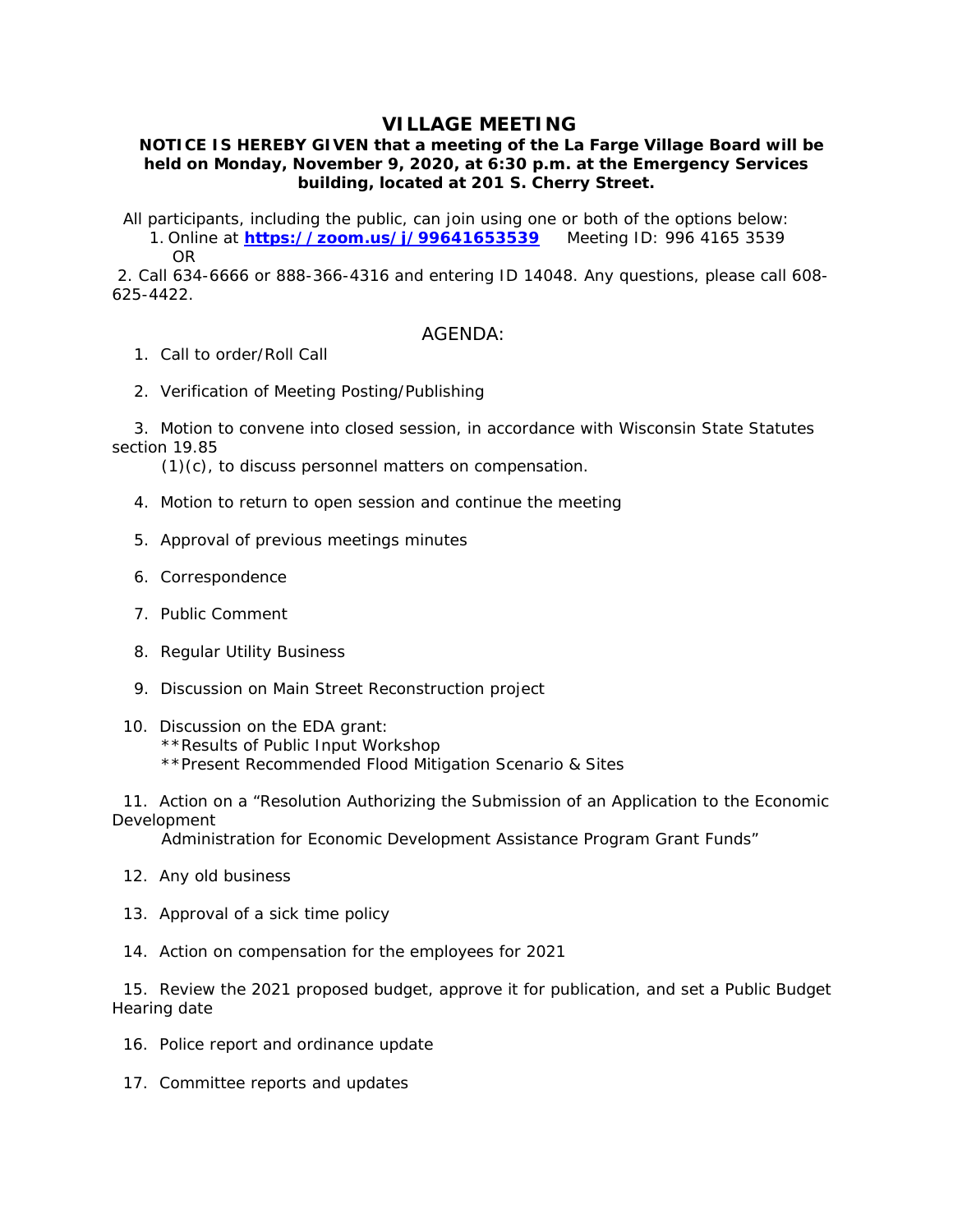18. Approval to pay the Bills

19. Adjournment **Kimberly Walker, and The Contract Contract Contract Contract Contract Contract Contract Control Contract Contract Contract Contract Contract Contract Contract Contract Contract Contract Contract Contract C** Village Clerk/Treasurer

Posted 11/5/2020

## ------  **VILLAGE OF LA FARGE Regular Board Meeting Monday, November 9, 2020**

\*President Cheryl Purvis called the regular meeting of the La Farge Village Board to order at 6:30 p.m. at the Emergency Services building. Participants were offered a Zoom option and a conference calling option.

Roll Call - Present at the meeting:

All Board Members: Cheryl Purvis, Frank Quinn, Terry Jensen, Aaron Nemec, Barbara Melvin, Aaron Appleman, and Reggie Nelson (Zoom).

Also Joining by Zoom was News reporter Bonnie Sherman and Nick Burnard. Others present: News reporter Lonnie Muller, Public Works Manager Wayne Haugrud, new Utility Clerk/ Bookkeeper Greg Lawton, Dean Steinmetz, Police Chief Jonathon Brown, and Clerk Kimberly Walker.

\*Verification of meeting publishing in the La Farge Episcope and of posting at the Bank, Post Office, and Village Office on November 5, 2020 was given.

\*Quinn moved, Jensen seconded to convene into closed session, in accordance with Wisconsin State Statutes section 19.85 (1)(c), to discuss personnel matters on compensation. (Carried). Public in attendance left the room at this time. \*\*\*CLOSED SESSION\*\*\*

\*Quinn moved, Appleman seconded to return to open session and continue with the meeting. (Carried).

\*Quinn moved, Jensen seconded to approve the previous meetings minutes: (10-12- 20/Finance and Personnel committee; 10-12-20/Regular Village board meeting; 10-12- 20/Joint Finance/Personnel and Streets/Utilities committee meeting; 10-21-20/Zoning Board of Appeals; 10-26-20/Economic Flood Recovery committee; 10-27-20/Finance & Personnel committee; 10-28-20/Medical committee; 10-28-20/ Police committee; 10-28- 20/Parks, Grounds, Buildings, & Cemetery committee; 10-28-20/Streets & Utilities committee; and 11-2-20/Finance & Personnel committee meeting). (Carried).

\*Correspondence: The La Farge Lions Club gave the village a \$500 donation to the 2020 fireworks.

\*Public Comment: None.

\*Utility business: None.

\*Main Street reconstruction project: Wayne's working with the DOT on finalizing the ADA curb ramps. We're responsible for 21'. We will pay for the work, and they will reimburse us with a credit. A contract is being worked on stating that. They have also added paving Mill to Maple with their Hwy 56 to the bridge by Nuzums project in 2023, to coincide with our work. And working with Delta 3 and Forester on a street lighting proposal. Plans are to not dig up the whole street, so this savings will help with streetlight costs.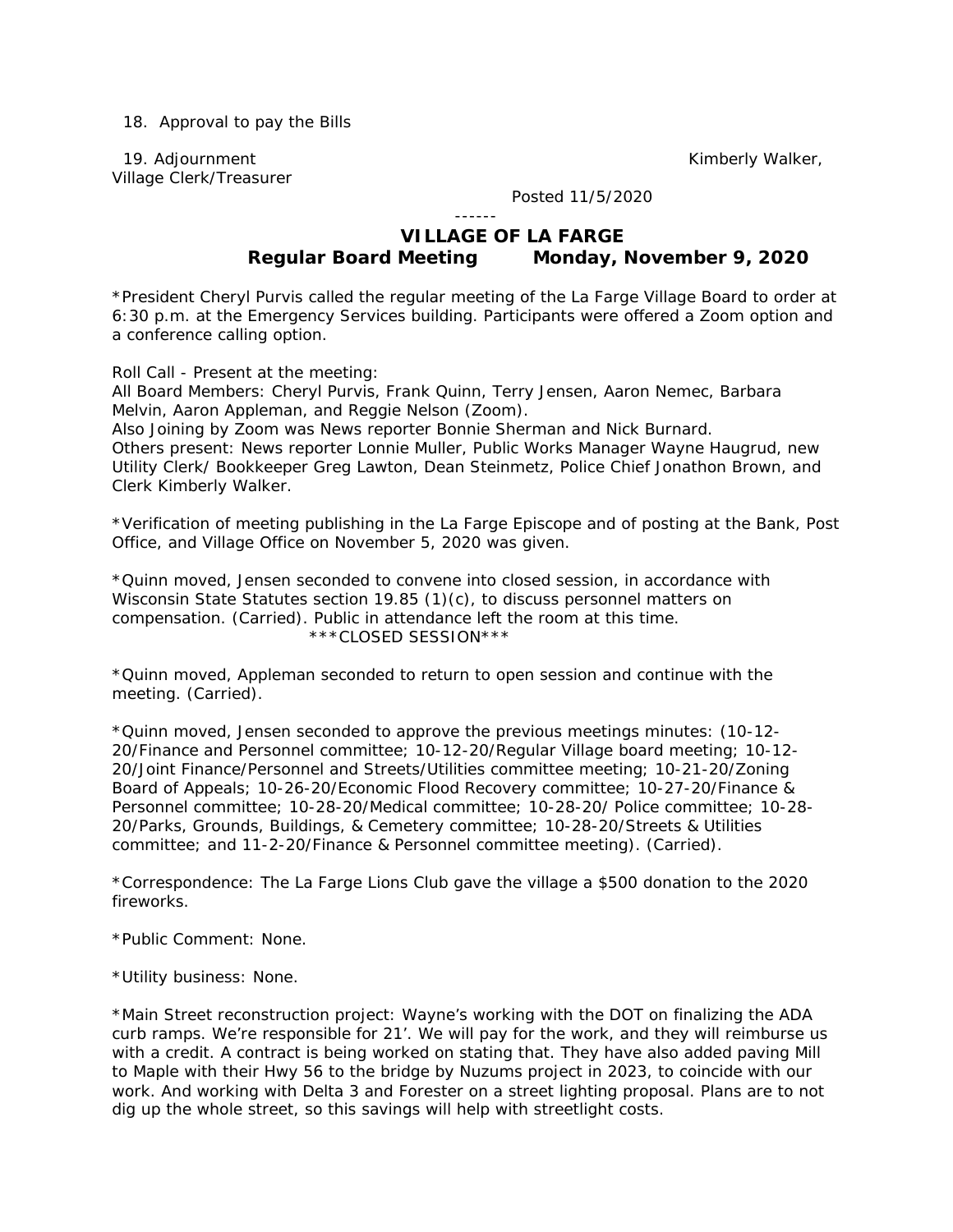\*Discussion on the EDA grant: Dean Steinmetz gave a review of the Public Workshop. Vierbichers went over the studies that have been done so far and explained 3 possible levee options for flood control on the west side of the village. Options have also been looked at for residential and business area developments. All this is tentative and into the future. Greg Lawton added the board is not forcing people out of their properties, and Barb said the document handed out at the workshop is on the website.

\*The (MRRPC) has been working on a 1.8-million-dollar grant application for re-locating the substation. These funds are for municipalities in flood disaster zones relating from the 2018 event. Our match is 20% (\$360,000), which may come from TIF funds or a loan. Jensen moved, Nemec seconded to approve "A Resolution Authorizing the Submission of an Application to the Economic Development Administration for Economic Development Assistance Program Grant Funds". (Carried).

\*Old business: None.

\*Quinn moved, Appleman seconded to update the Sick time policy as discussed in closed session. (Carried).

\*Jensen moved, Melvin seconded to approve the compensation for employees for 2021 as discussed in closed session. (Carried).

\*The finance committee met November 2 and put together the proposed budget for 2021. Purvis and Walker gave a review of the budget numbers. No one had any questions, so Melvin moved, Quinn seconded to approve the 2021 proposed budget for publication. (Carried). Set Wednesday, December 2, 2020 at 6:00 p.m. for the Public Budget Hearing, with a special meeting to follow for adoption of the budget. (Carried).

\*Police report/update: Chief Brown had 78 calls for service in October. He has started the online with Lexipol, met with the Police committee to approve the 2021 police budget, worked all election day, which went smooth, and reviewed an arrest he had on October 12th.

\*Committee Reports:

\*\*Finance: Terry thanked the board members and Clerk Walker for all the work on the 2021 budget.

\*\*Utilities: Frank welcomed Greg Lawton as he started his first day today as the Utility Clerk/Bookkeeper. \*\*Library: Barb reported the library opened a little more today. They've just been doing curbside service, but patrons can now use the computer on a limited basis and a little more inside. Rachel confers with the county on how things are going with the numbers going up and down for COVID-19.

\*\*Clinic: Cheryl mentioned the La Farge Medical Clinic has lost a few doctors. A notice was going around town to contact the hospital board to express how much we value the clinic and the importance of them to the community. She encouraged the board to contact them on the importance of more doctors.

\*\*A Streets & Utilities committee meeting was set for November 18th, at 6 p.m. at the ESB to go over a sewer rate case.

\*Quinn moved, Melvin seconded to approve payment of the bills. (Carried, 6-1, with Nelson abstaining as he participated on Zoom and didn't have access to the bills or the bills listing sheet).